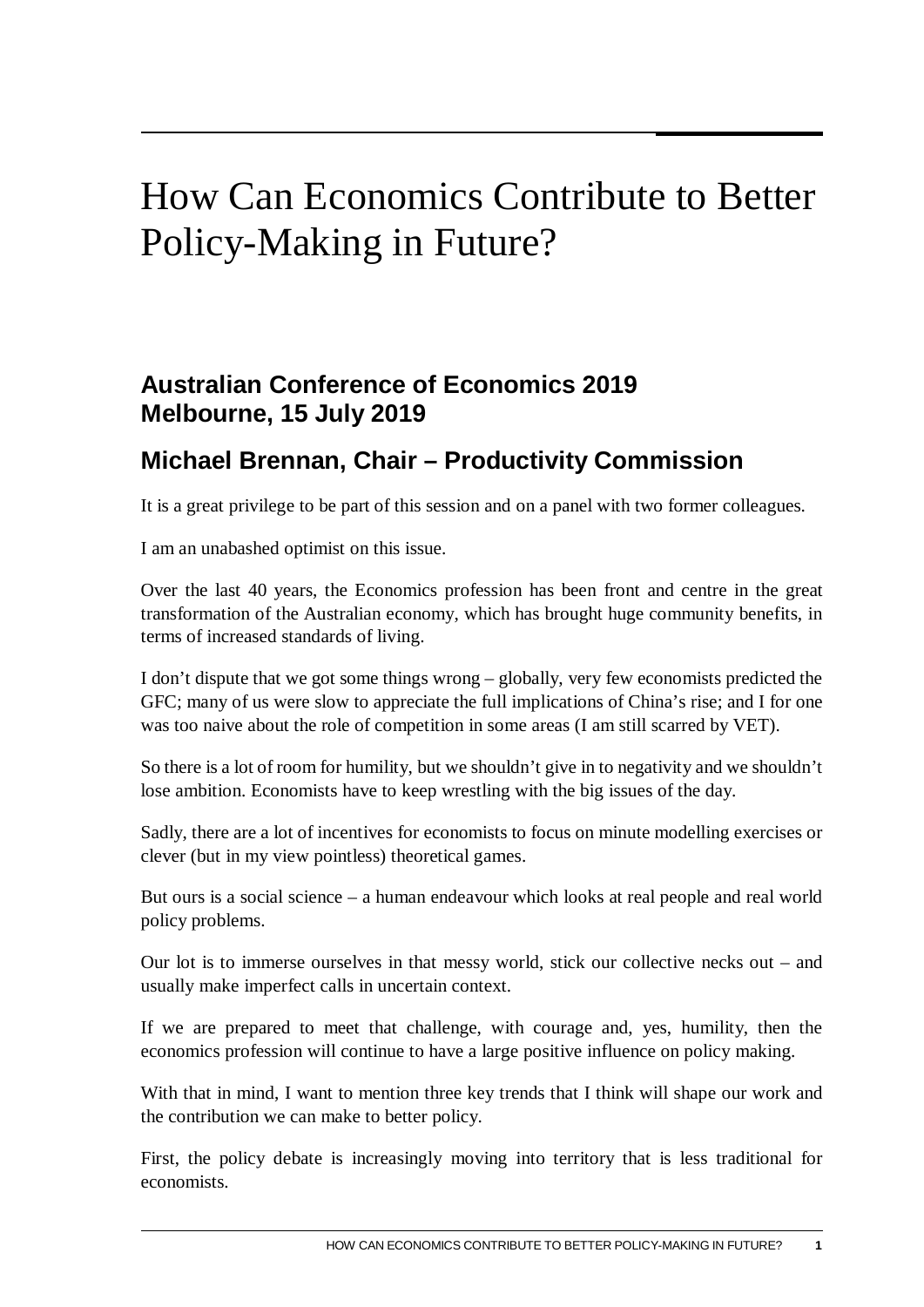At the Productivity Commission (PC) our work program takes us a lot into the non-market sector – services like health and education. We have done work on the policy issues that arise in the area of data and technology.

Also, the economics profession has rediscovered a spatial lens – looking at urban planning and the functioning of our cities.

In all of those areas, there exists an established policy tradition – and a community of experts – of which economists haven't always been part.

We firmly believe that economics can bring great insight to these areas, but in general, those other professions and professional disciplines represent the incumbents and we are in the role of disruptors.

We have to find our way in - negotiate and carve out our space.

In particular, we have to take seriously our subject matter deficit. We have to accept that we will always know less than the subject matter experts.

So although we have to develop a baseline understanding, we ultimately have to work *with* subject matter experts rather than trying to supplant them.

This often requires close inter-disciplinary cooperation. We have a psychiatrist as an Associate Commissioner on our current mental health inquiry and we brought in a sociologist to help us on problem gambling.

Our comparative advantage is the framework – the application of a logical theory. With pretty strong explanatory power and – crucially – the ability to say something about welfare implications.

Of course, part of what characterises these areas is that the evidence of what works is increasingly context-specific. So more and more, we face the reality that what works in one location or cohort or community, won't necessarily translate to broader application.

That is a big challenge to the economics profession, because our whole intellectual tradition – our professional DNA if you will – is based on generalising. Using some simplifying assumptions to furnish a workable, logically coherent theory which can then be more generally applied.

Despite the challenge, we can't give up on that tendency.

Instead, we have to develop more and more sophisticated approaches to our general theories.

For example, we can try and distill some general lessons learned about where markets have worked well and where they haven't.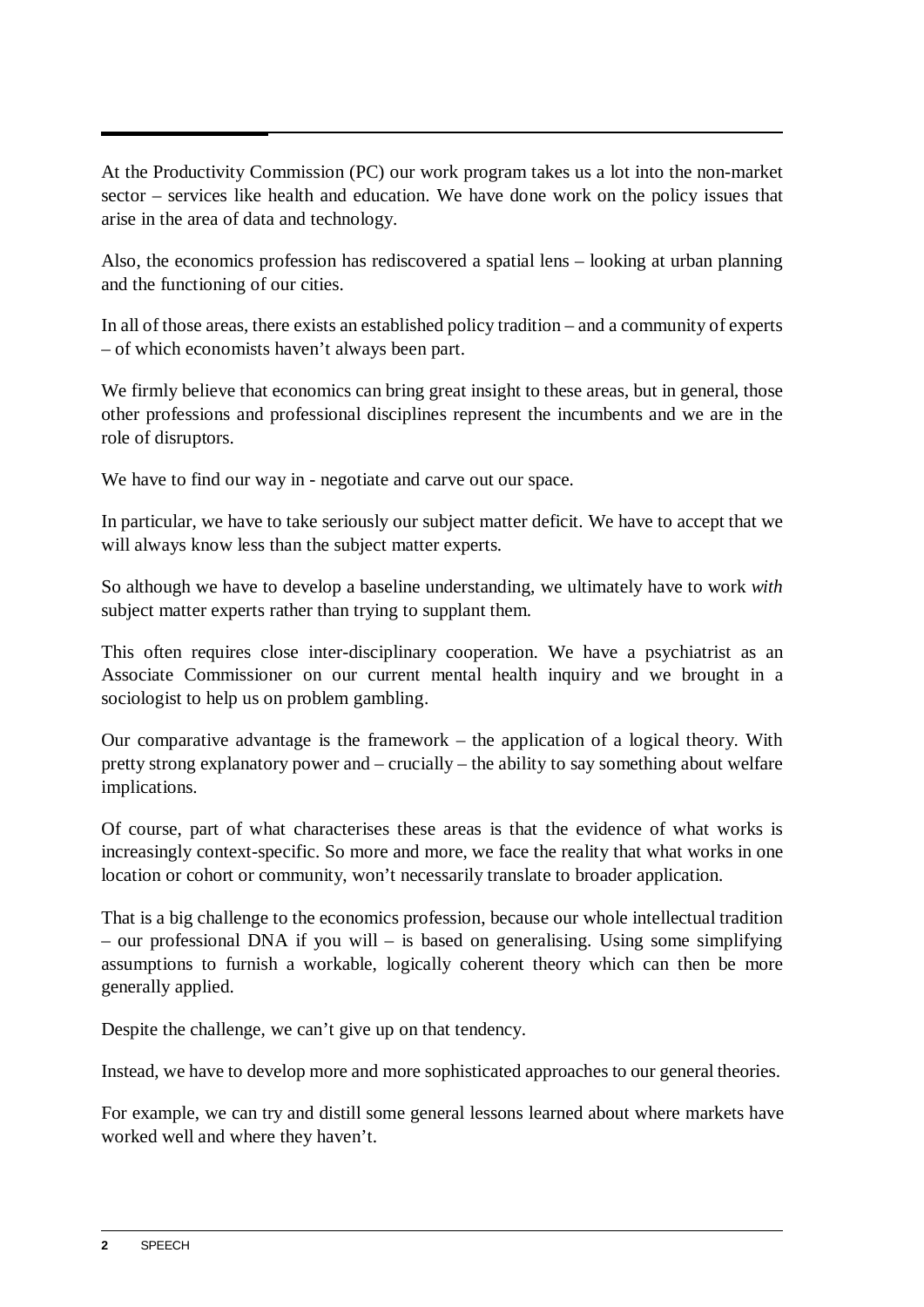Where we have to adapt the assumption that consumers have stable, predictable or homogeneous preferences.

It's great that we have Tim Besley as part of the conference this afternoon to talk about the importance of values and culture to our work as economists.

In Indigenous policy, we're increasingly realising the importance of culture and the scars of history. This means stronger decision-making by local people, recognition of the importance of kinship, and capability strengthening are factors that must be central to effective policies and implementation.

At the PC, we have often used the insights from behavioural economics in areas like retirement income policy, such as people's tendencies towards loss aversion and myopia.

But these insights offer a complement to the general theory. They don't substitute for it.

And in the end, for better or worse, policy makers need some sort of general framework.

Someone has to provide it.

My second big trend concerns the role of allocative efficiency.

40 years ago if you looked at the Australian economy, you would probably conclude that we had a significant misallocation of resources, because of:

- regulated product and factor markets
- high tariffs
- inefficient government enterprises making up a large share of the economy.

Much of the reform effort of the 1980s and 1990s was focused on correcting that allocative inefficiency.

As economists, our analytic tools – partial equilibrium analysis and CGE models – served us very well, both in explaining the problem and in selling the benefits of reform.

In 2019, with maybe one or two significant exceptions, our challenges are not about large scale resource misallocation (or at least not to the same extent).

I think our challenge is increasingly about dynamism – including the development of human capital, the generation of new disruptive ideas, products and business models and their diffusion through the economy.

A reform agenda focused on those things is - I believe - the key to getting sustained increases in multi factor productivity growth, and with it, real growth in incomes.

But it's hard to model those reforms meaningfully using a static equilibrium approach.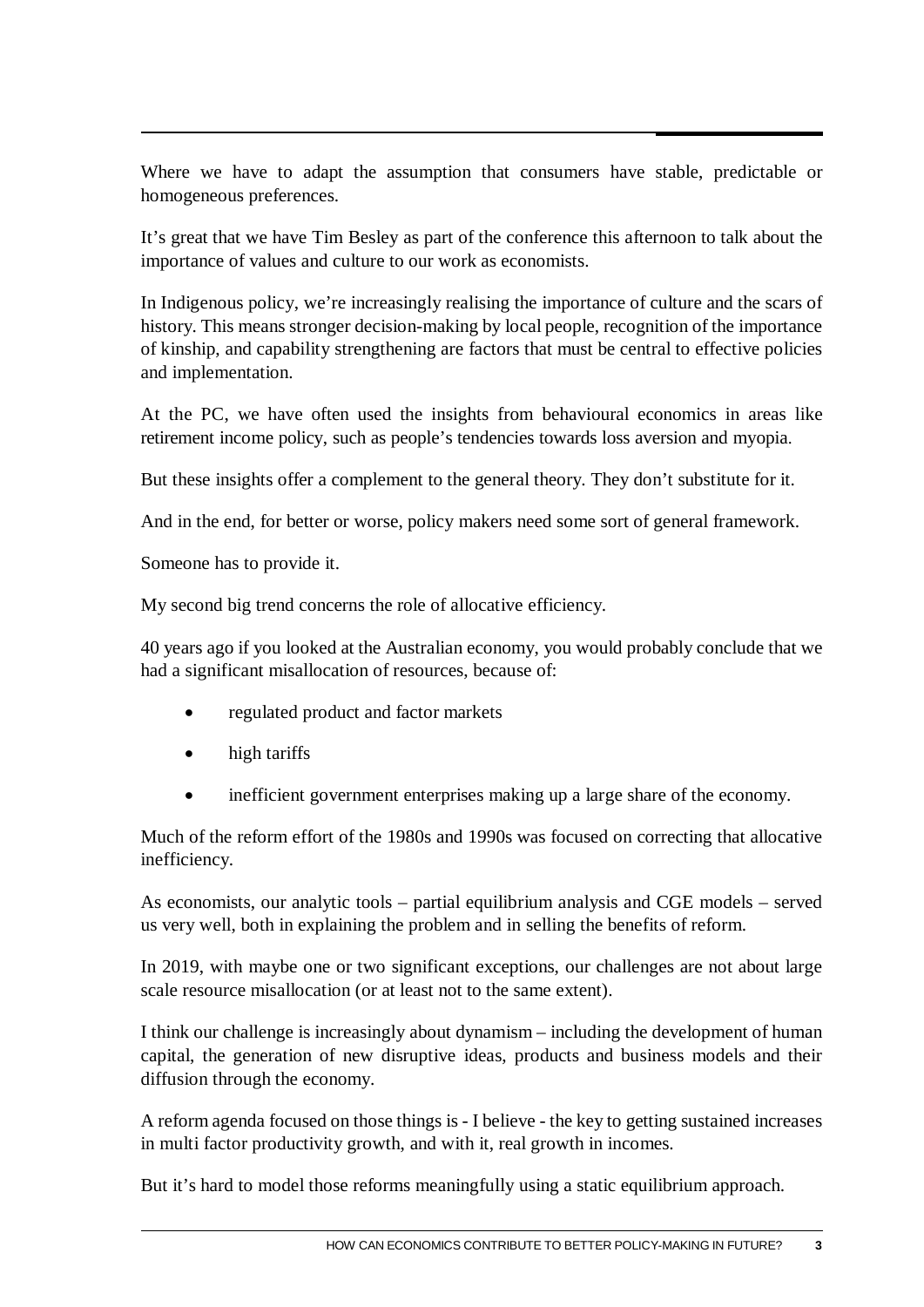We have to look at other techniques of analysis and explanation for this purpose.

Part of that requires that we become much more comfortable with contingency, uncertainty and incomplete information.

We can't see the world or the role of policy in terms of achieving perfect, well-defined and concrete end points.

But rather, the incentives, the processes and institutions that can help us evolve towards a future that we haven't imagined.

The third big trend concerns data.

One of the big changes of our age is the proliferation of data and the exponential increase in computing power.

That unlocks big increases in modelling capability.

It is nothing short of an empirical revolution and thus a huge enabler for our profession.

In particular, it allows us to use data where we had previously relied on a (former) priori reasoning.

There are a number of examples where our a priori views were changed by looking at the data. But we should sound two notes of caution.

First, I sometimes observe that economists' research priorities are shaped (distorted perhaps) by finding a really cool data set – maybe with a neat natural experiment.

And while that might help us explain something about the world, the big priority should be policy relevance. The 'so what' factor - both in how we do our work and how we choose research priorities.

Second, working with data is a dance – it needs two partners: empirics and theory.

Good research begins with some theory. A refutable hypothesis, clear idea of what we are looking for and might expect to find. And the evidence that would prove our priors wrong.

If we are wanting the data to speak to us of its own accord, we will be either disappointed or grievously misled. The point is that we can't get seduced by the improvement in computing power and become slaves to the data rather than masters of it.

I want to finish where I started – with the need to do our work with a passion for the real world around us.

When I think of great economists I admire like Ronald Coase or Elinor Ostrom, they brought a passion for understanding how real people deal with real economic problems. They confront. From lighthouse provision to management of common resources.